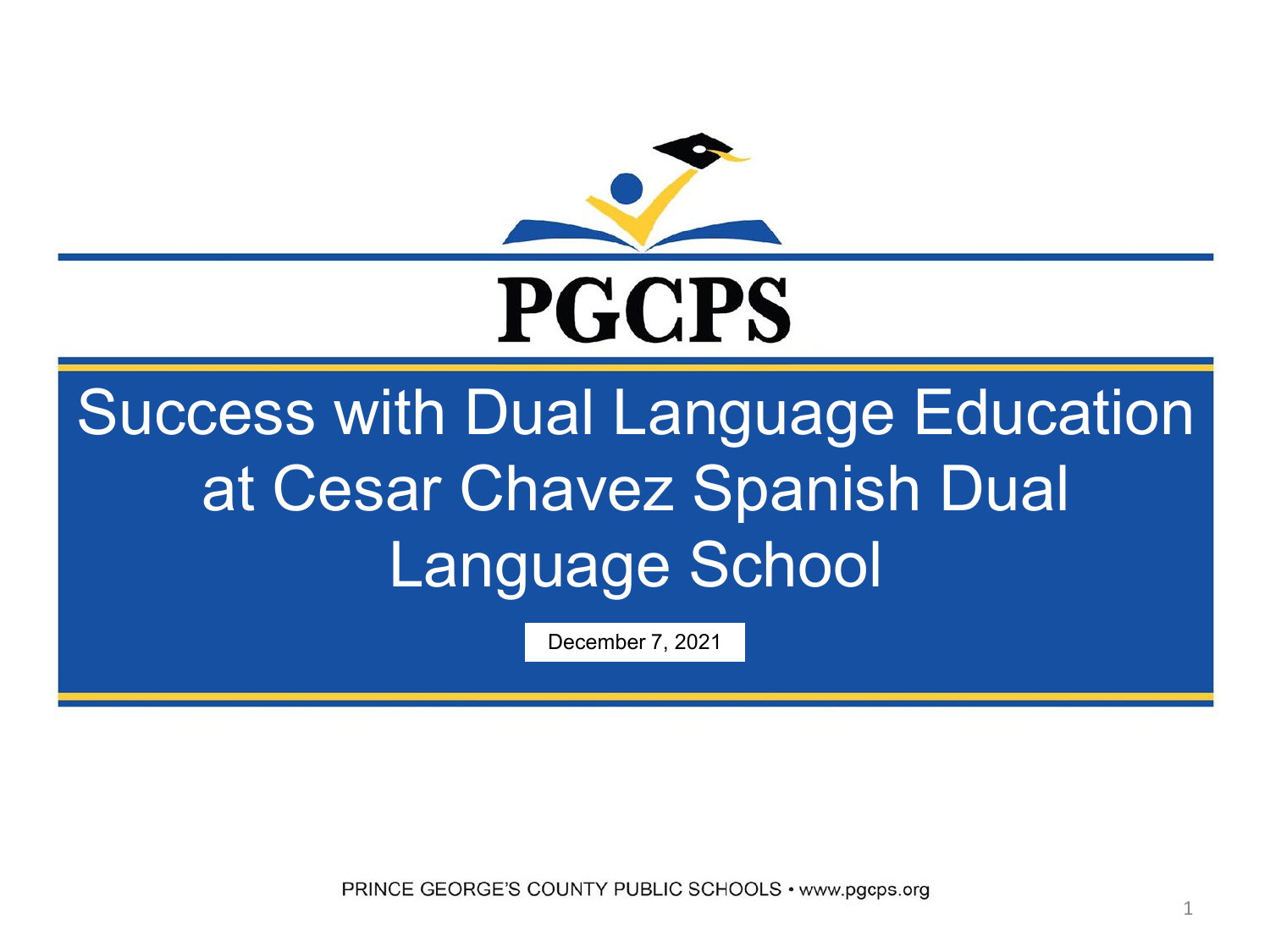#### **PGCPS PRINCE GEORGE'S COUNTY BOARD OF EDUCATION**

 Alvaro Ceron-Ruiz, Student Member Juanita D. Miller, Ed.D., Board Chair Sonya Williams, Vice Chair/District 9 Member David Murray, District 1 Member Joshua Thomas, District 2 Member Pamela Boozer-Strother, District 3 Member Shayla Adams-Stafford, District 4 Member Raaheela Ahmed, District 5 Member Belinda Queen, District 6 Member Kenneth F. Harris II, District 7 Member Edward Burroughs III, District 8 Member D. Paul Monteiro Jr., Member Judy Mickens-Murray, Member Curtis Valentine, M.P.P., Member Monica E. Goldson, Ed.D., *Secretary/Treasurer and Chief Executive Officer*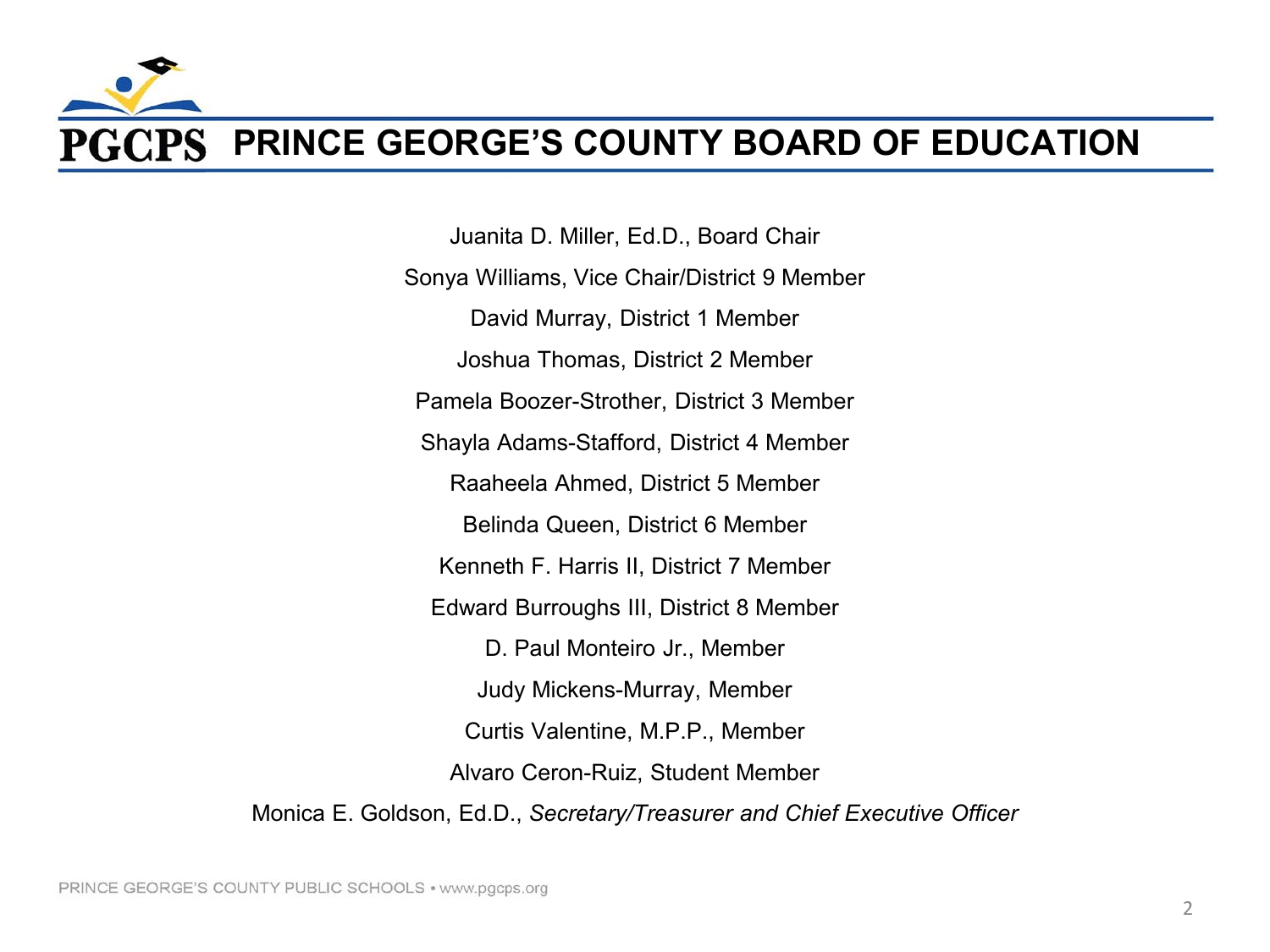

- Higher literacy scores compared to their peers on local tests.
- ● The percentage of ELs that met growth to target goals was higher than the PGCPS percentage.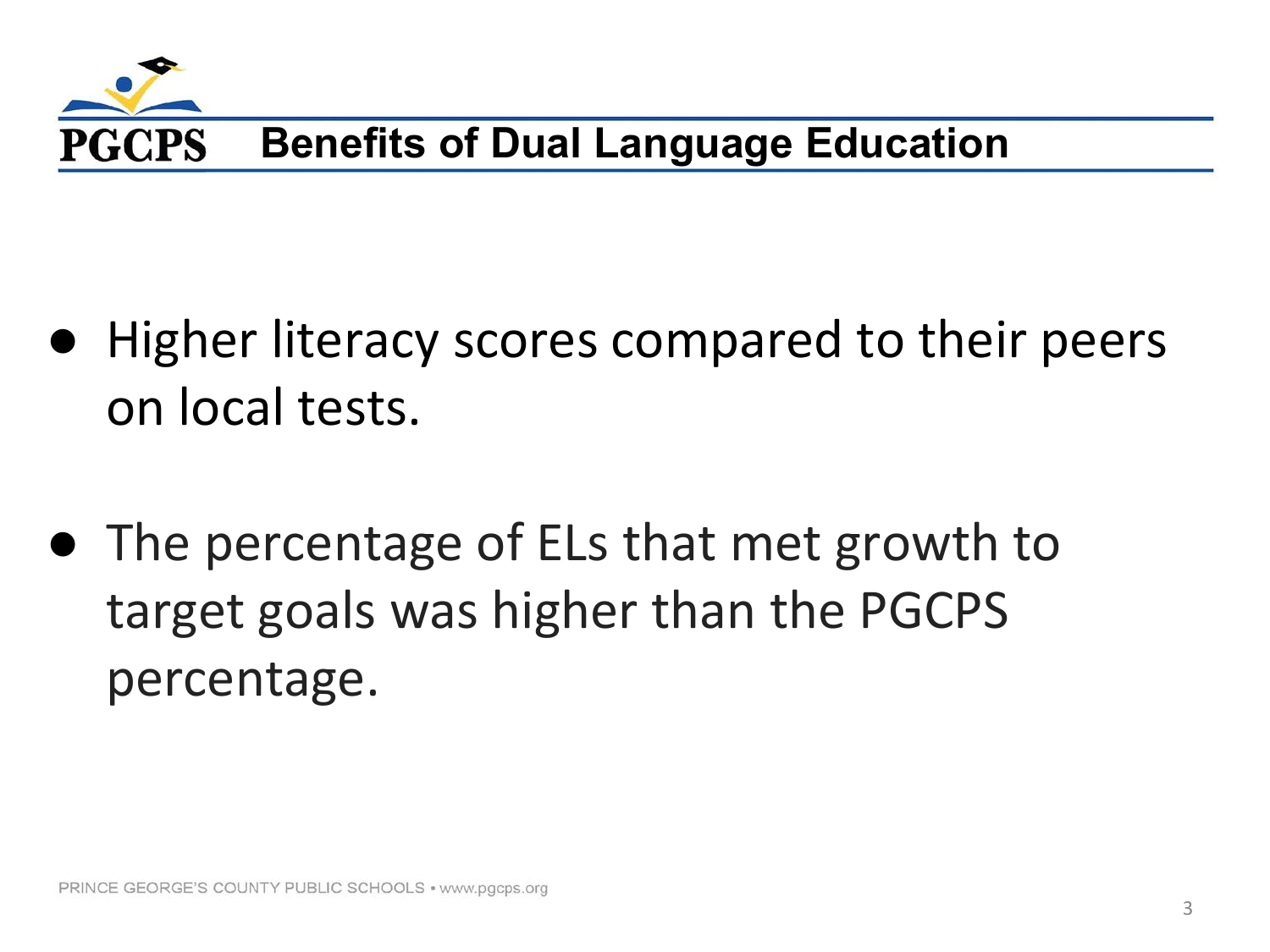

### **Program Overview**

|                                                                                 | <b>Entrance</b>                    | <b>Model</b>                                                          | <b>History</b>                                                                                               |
|---------------------------------------------------------------------------------|------------------------------------|-----------------------------------------------------------------------|--------------------------------------------------------------------------------------------------------------|
| <b>Cesar Chavez</b><br><b>Dual Spanish</b><br><b>Immersion</b><br><b>School</b> | District lottery for<br>applicants | <b>Whole School</b><br>Model<br>50/50 Two-Way<br>Spanish<br>Immersion | Began in<br><b>SY2015 at</b><br>Kindergarten.<br><b>Expanded 1</b><br>grade each year.                       |
|                                                                                 |                                    |                                                                       | <b>Systemically K-7</b><br>currently with a<br>transition at<br>grade 6 to a<br>centralized<br>middle school |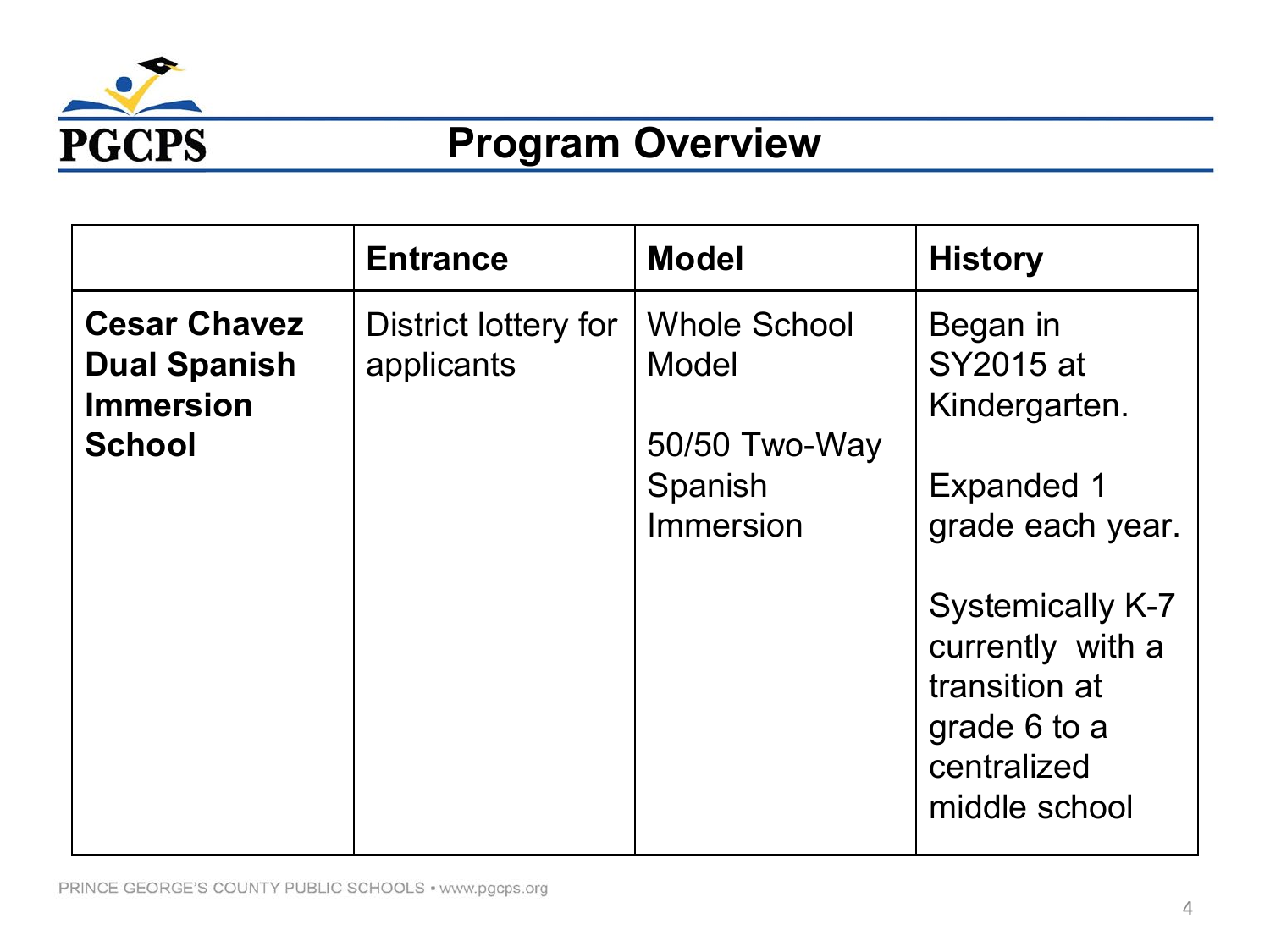

#### **School Overview**

| <b>School</b><br><b>Enrollment</b>   | 405                                                                                                                                                                                                                                                                                                                                                                                                                                                                                                                                                                                                                                                                                   |
|--------------------------------------|---------------------------------------------------------------------------------------------------------------------------------------------------------------------------------------------------------------------------------------------------------------------------------------------------------------------------------------------------------------------------------------------------------------------------------------------------------------------------------------------------------------------------------------------------------------------------------------------------------------------------------------------------------------------------------------|
| <b>ELL Population</b>                | 157                                                                                                                                                                                                                                                                                                                                                                                                                                                                                                                                                                                                                                                                                   |
| <b>Instructional</b><br><b>Model</b> | Teachers speak only the target language they teach. The<br>Spanish teacher never speaks English and the English teacher<br>never speaks Spanish.<br>• Approximately 50% of the content is in English and 50% of the<br>content is in Spanish.<br>Students switch teachers halfway through the day. All subjects<br>$\bullet$<br>and both languages are taught every day.<br>Spanish Language Arts, Math, and Social Studies are taught in<br>Spanish.<br>English Language Arts, Health, and Science are taught in English<br>$\bullet$<br>We use the lottery to ensure that 50% of our population is<br>$\bullet$<br>Spanish-speaking at home and 50% is English speaking at<br>home. |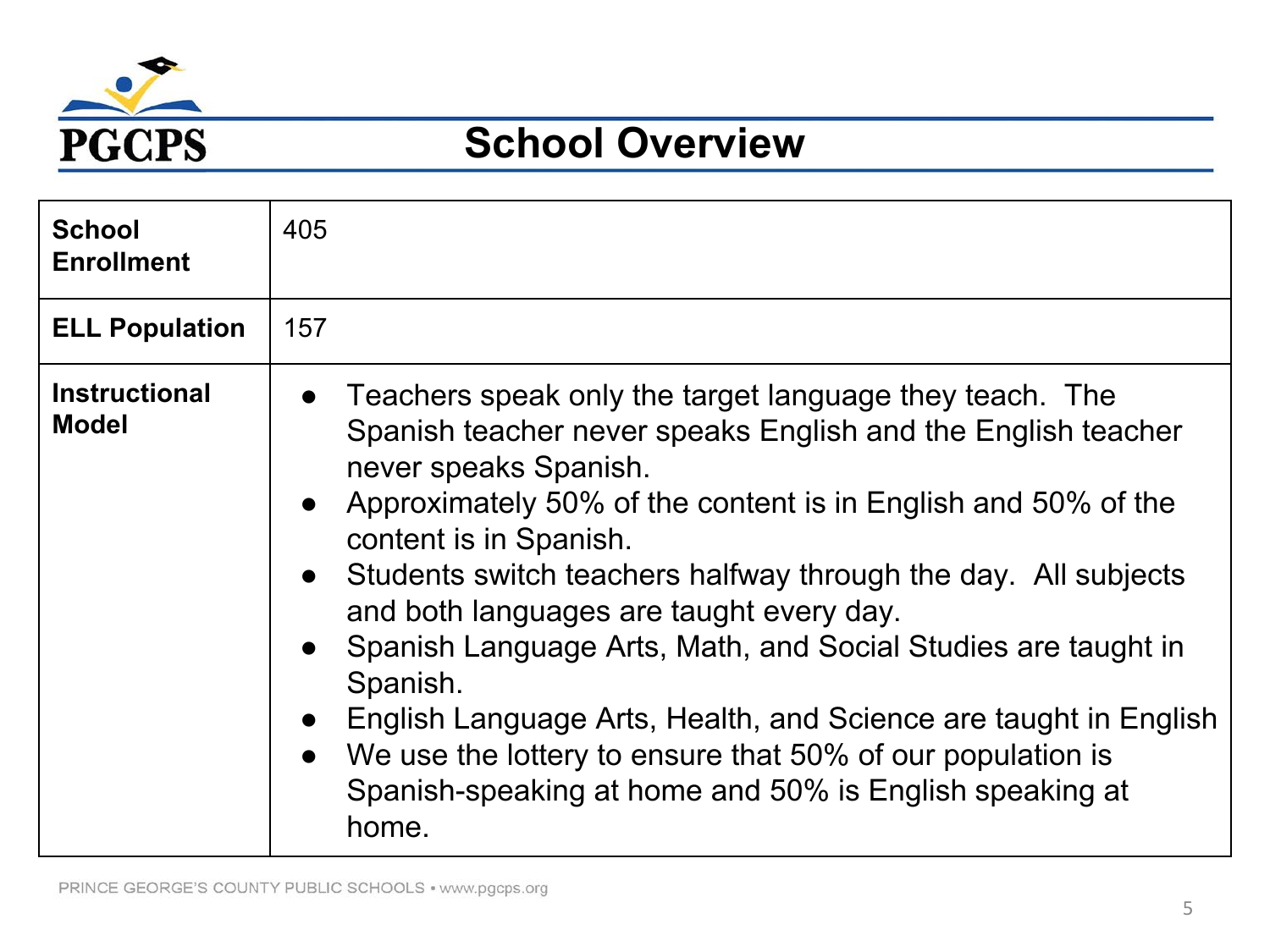

#### **School Data Overview**

|                     | FARMs(SY19) | SPED(SY19) | <b>EL (SY19)</b> |
|---------------------|-------------|------------|------------------|
| <b>César Chávez</b> | 63.8%       | 9.6%       | 36.9%            |
| <b>PGCPS</b>        | 66.46%      | 10.54%     | 20.59%           |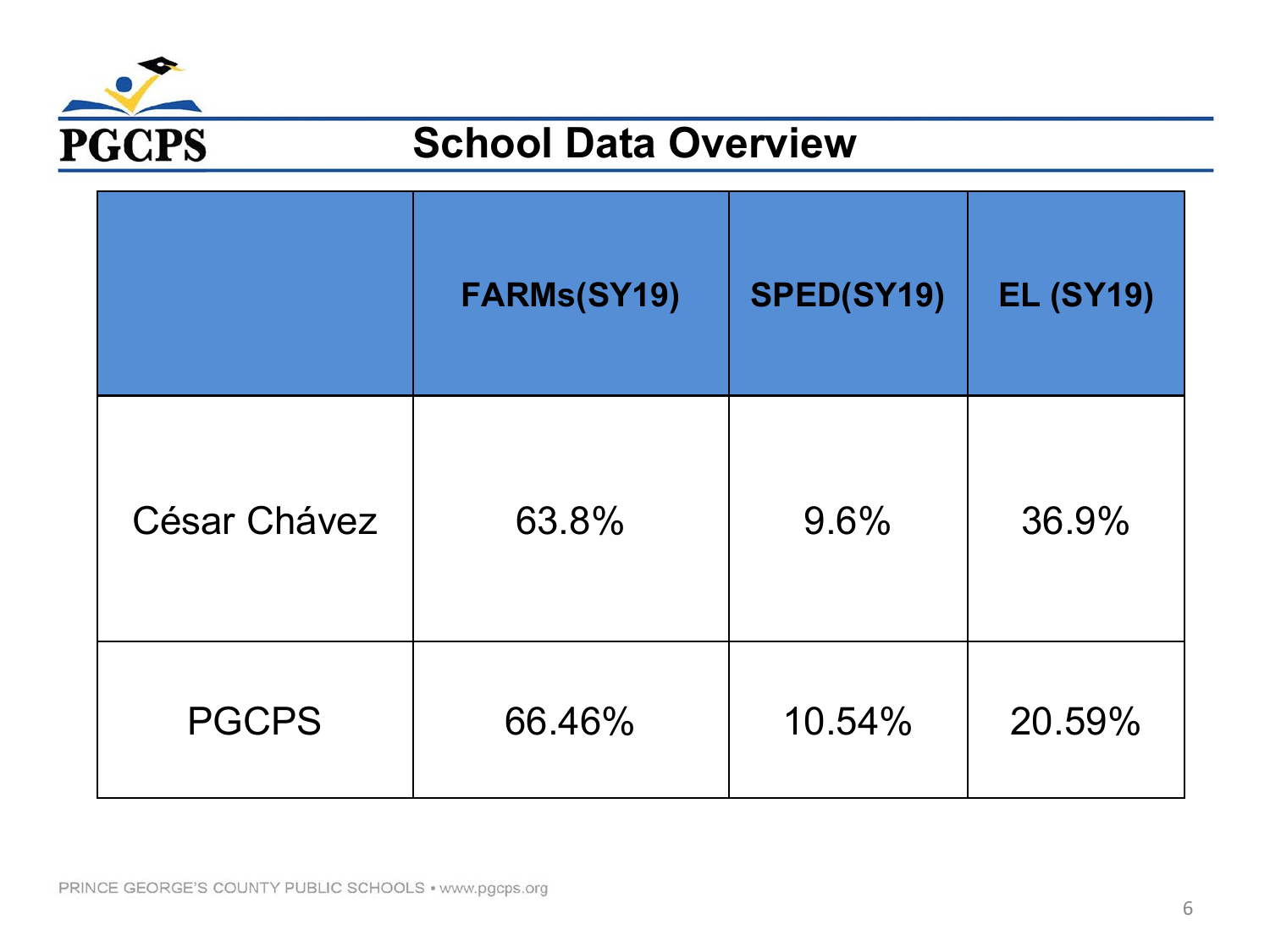

#### **Data Review – DRA**

#### % on or above grade level K-2 Literacy Assessment Data (DRA) January 2019

|              | <b>Cesar Chavez</b> | <b>PGCPS</b> |
|--------------|---------------------|--------------|
| Kindergarten | 84%                 | 88%          |
| Grade 1      | 76%                 | 56%          |
| Grade 2      | 71%                 | 67%          |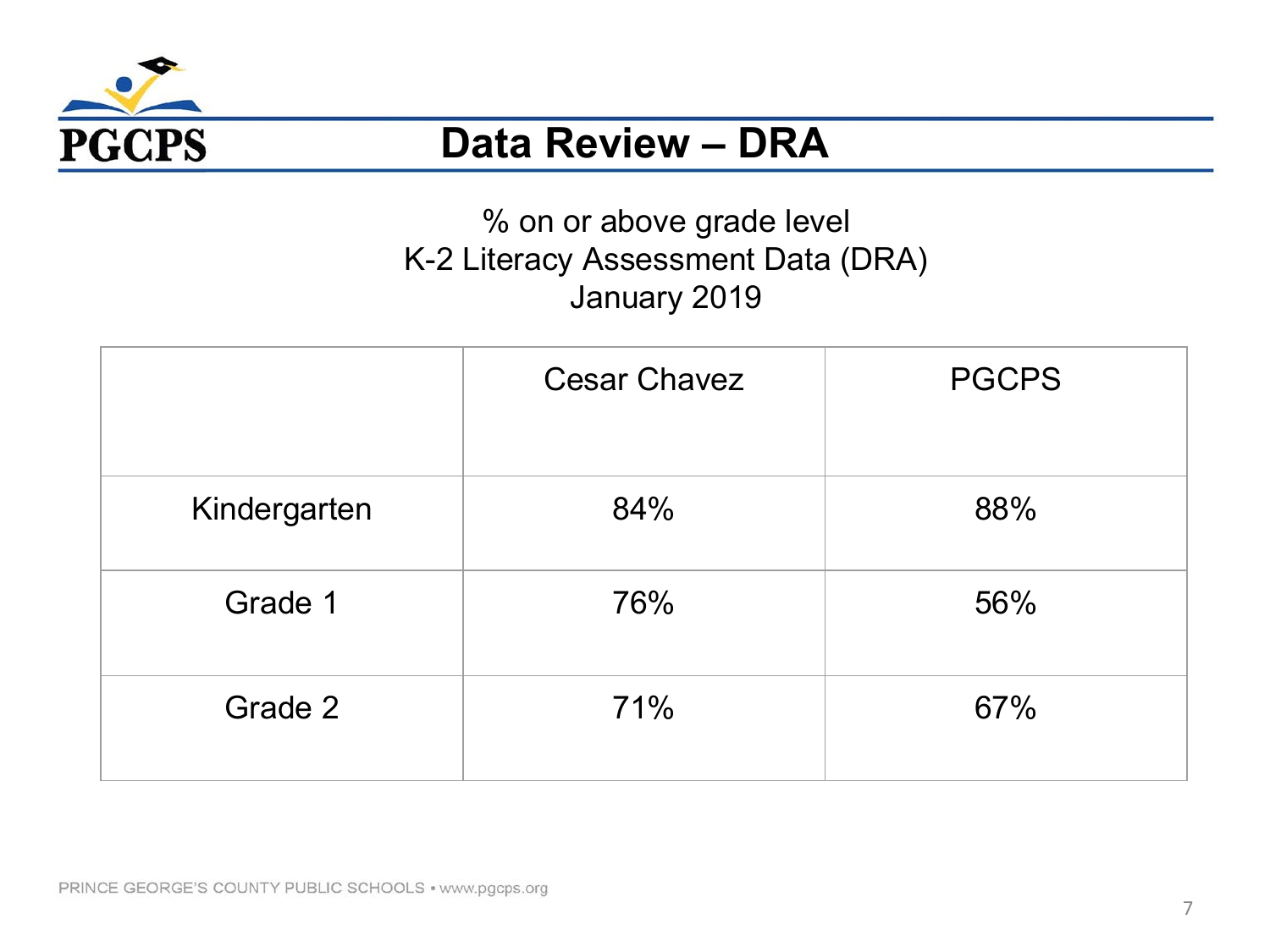

#### **Data Review – MAP 1**

MAP-Growth Data for Reading Proficiency Fall 2019 and Winter 2020 Cesar Chavez Dual Spanish Immersion School Grades 2-5 & District Comparison

|         | <b>Fall 2019</b>                          |                                 |                            | Winter 2020                        |                                 |                            |
|---------|-------------------------------------------|---------------------------------|----------------------------|------------------------------------|---------------------------------|----------------------------|
|         | Cesar<br><b>Chavez</b><br><b>Mean RIT</b> | <b>PGCPS</b><br><b>Mean RIT</b> | <b>NWEA</b><br><b>Norm</b> | Cesar<br>Chavez<br><b>Mean RIT</b> | <b>PGCPS</b><br><b>Mean RIT</b> | <b>NWEA</b><br><b>Norm</b> |
| Grade 2 | 181.4                                     | 170.4                           | 174.7                      | 188.1                              | 178                             | 184.2                      |
| Grade 3 | 190.2                                     | 181.7                           | 188.3                      | 195                                | 188.4                           | 195.6                      |
| Grade 4 | 201.5                                     | 191.9                           | 198.2                      | 206.5                              | 196.9                           | 203.6                      |
| Grade 5 | 206.8                                     | 189.9                           | 205.7                      | 210.7                              | 203.0                           | 209.8                      |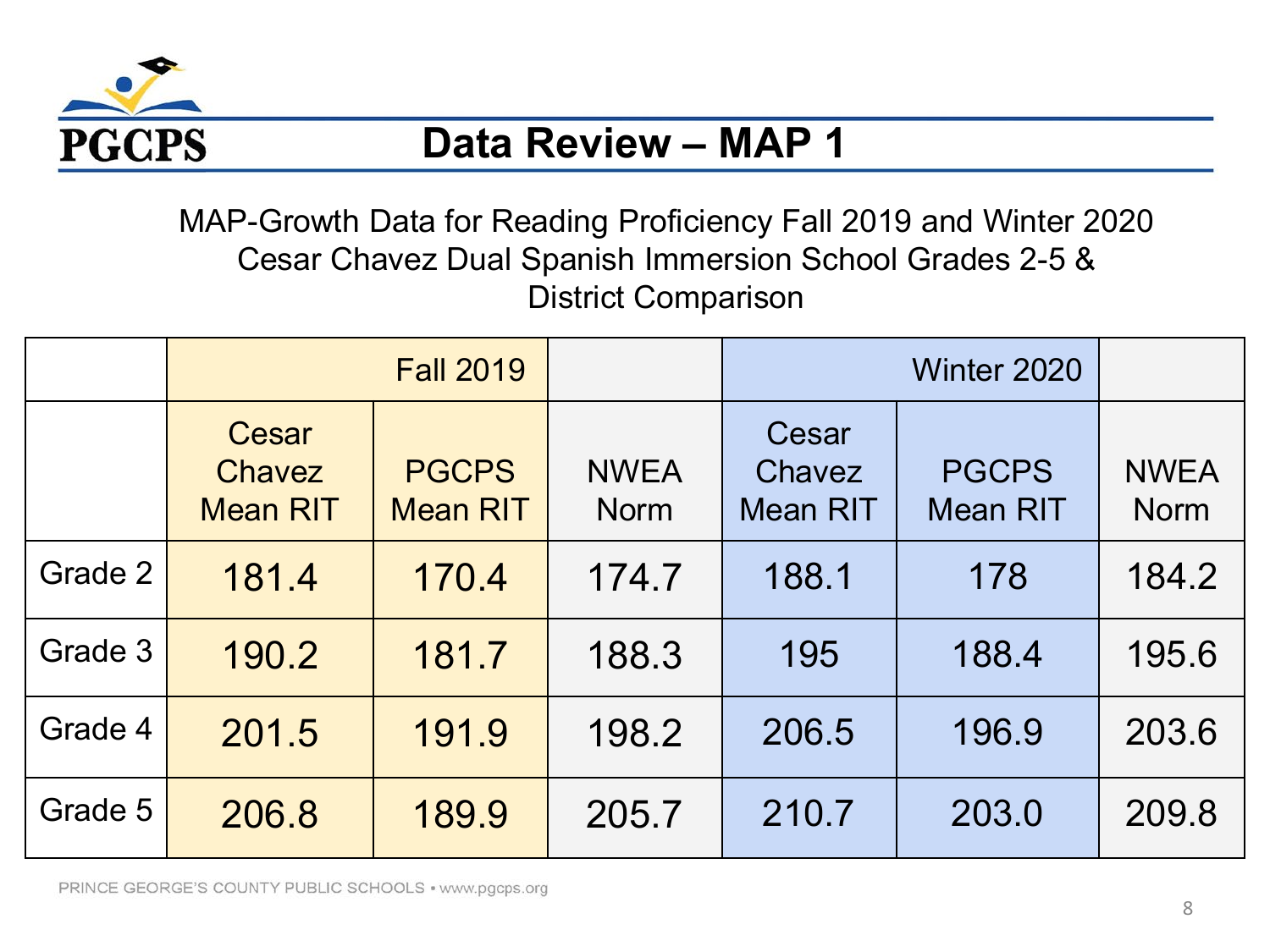

#### **Data Review – MAP 2**

MAP-Growth Data for Reading Proficiency Winter 2019 and Winter 2020 Cesar Chavez Dual Spanish Immersion School Grades 2-5 & District Comparison

|         | Winter 2019                        |                                 |                            |                                    | Winter 2020                     |
|---------|------------------------------------|---------------------------------|----------------------------|------------------------------------|---------------------------------|
|         | Cesar<br>Chavez<br><b>Mean RIT</b> | <b>PGCPS</b><br><b>Mean RIT</b> | <b>NWEA</b><br><b>Norm</b> | Cesar<br>Chavez<br><b>Mean RIT</b> | <b>PGCPS</b><br><b>Mean RIT</b> |
| Grade 3 | 185                                | 178.6                           | 195.6                      | 194.8                              | 188.8                           |
| Grade 4 | 196.1                              | 188.7                           | 203.6                      | 206.5                              | 197.5                           |
| Grade 5 | 203.5                              | 196.7                           | 209.8                      | 210.7                              | 203.6                           |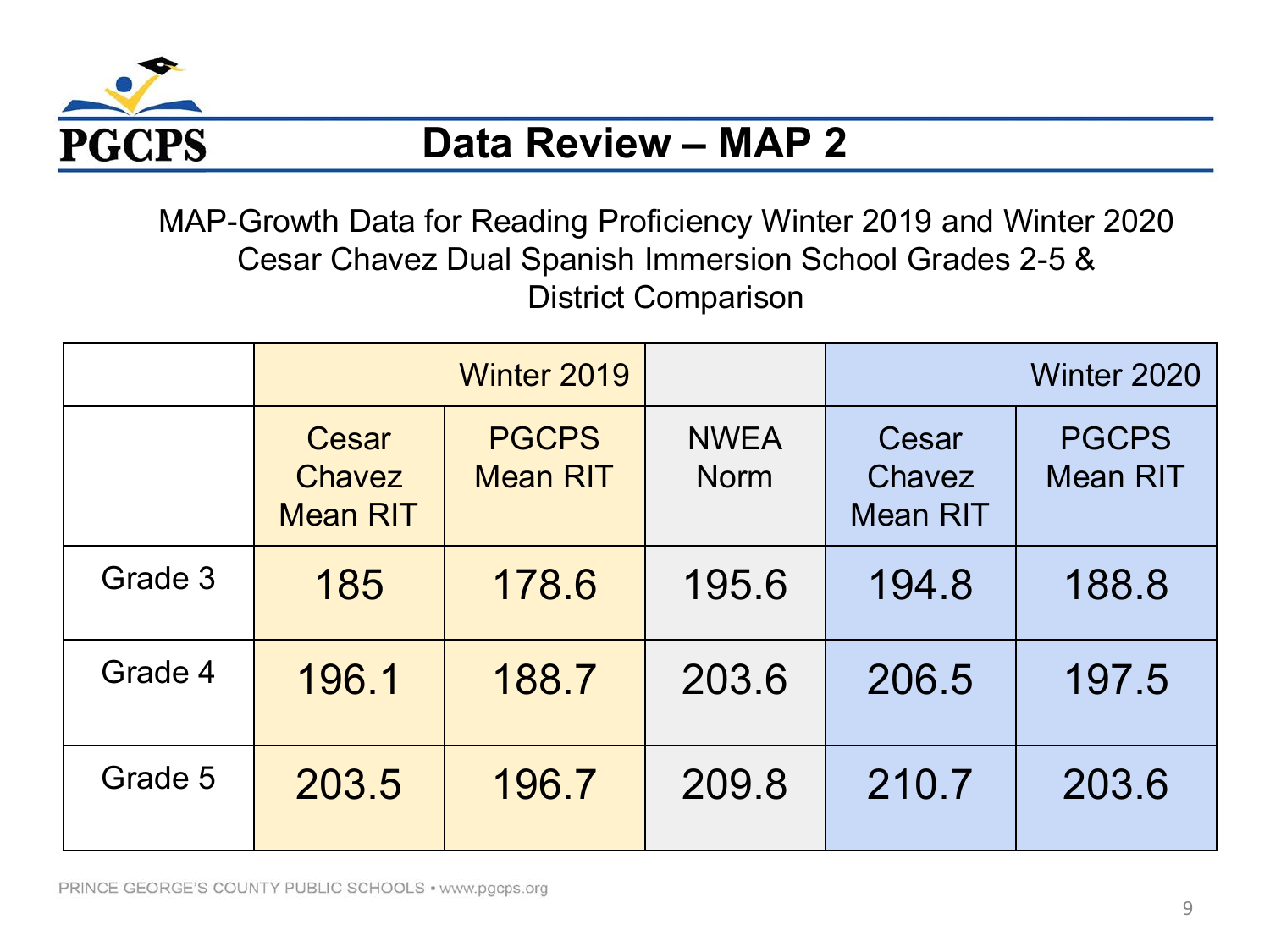

#### **Data Review – STAMP4Se**

STAMP4Se Data for Spanish Proficiency Cesar Chavez Dual Spanish Immersion School Grade 5

| <b>National Expected Proficiency</b><br>Level for 50/50 Spanish | <b>Percentage of Students Meeting</b><br>or Exceeding Expected<br><b>Proficiency Level in Spanish</b> |
|-----------------------------------------------------------------|-------------------------------------------------------------------------------------------------------|
| Intermediate-Low                                                | 74%                                                                                                   |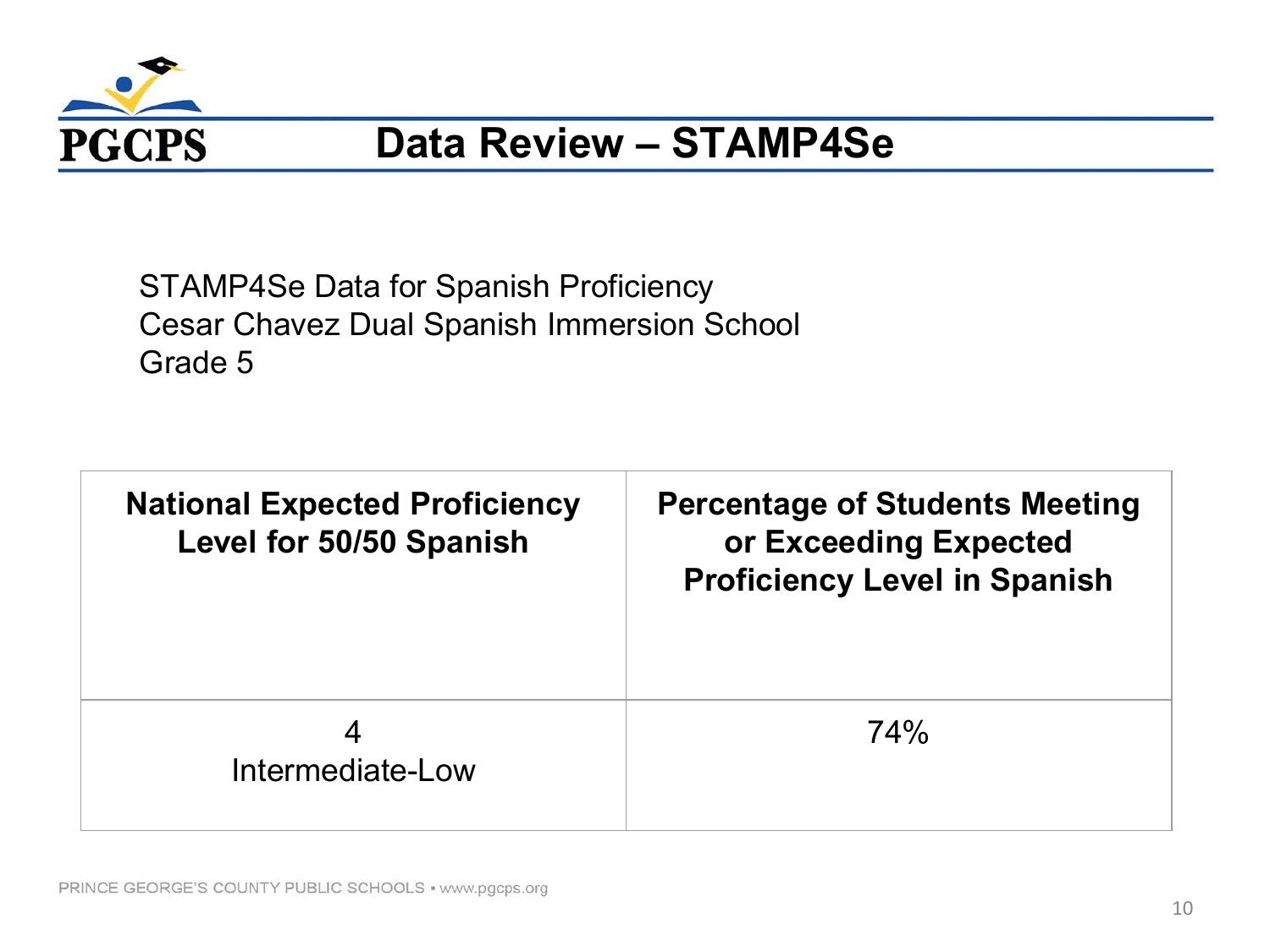

### **Data Review – ESOL Growth**

 ESOL Growth to Target Met Data Cesar Chavez Dual Spanish Immersion School and PGCPS

#### **Growth to Target % Met**

|      | <b>Cesar Chavez</b>  | <b>PGCPS</b> |
|------|----------------------|--------------|
| 2017 | <b>BASELINE YEAR</b> |              |
| 2018 | 81%                  | 64%          |
| 2019 | 66%                  | 48%          |
| 2020 | 84%                  | 67%          |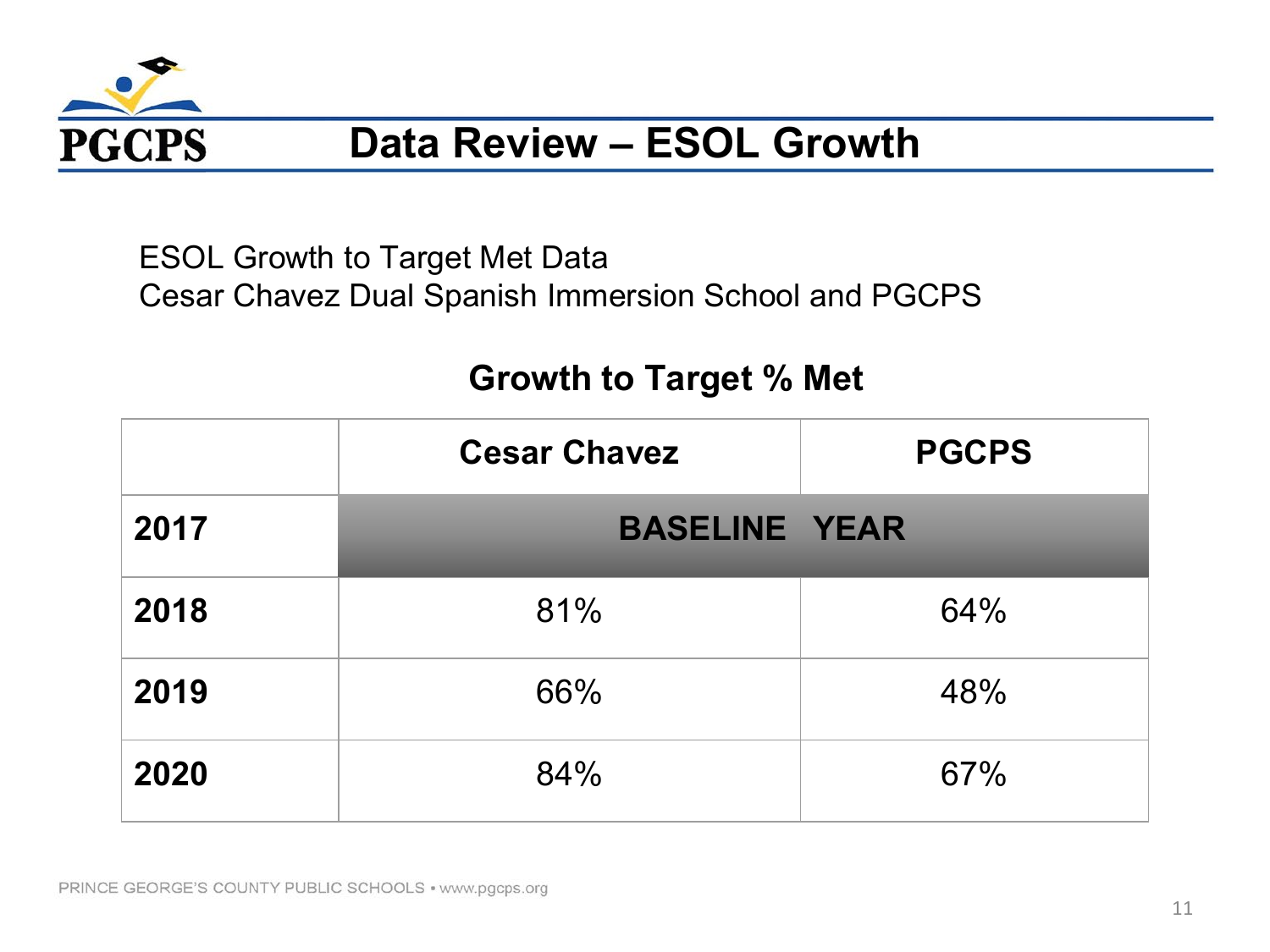

## **Program Highlights - 1**

 Cesar Chavez Elementary placed among the top 30% of elementary schools in the state of Maryland, making it a **U.S. News Best Elementary School.** 

- **#162** in **[Maryland Elementary Schools](https://www.usnews.com/education/k12/search?grade=2&state=MD)**
- **#5** in **[Prince George's County Public Schools](https://www.usnews.com/education/k12/search?grade=2&state=MD&district-id=104078)  Elementary Schools**
- **#18** in **[Maryland Magnet Elementary Schools](https://www.usnews.com/education/k12/search?grade=2&state=MD&school-type=magnet)**

<https://www.usnews.com/education/k12/maryland/cesar-chavez-elementary-235311>